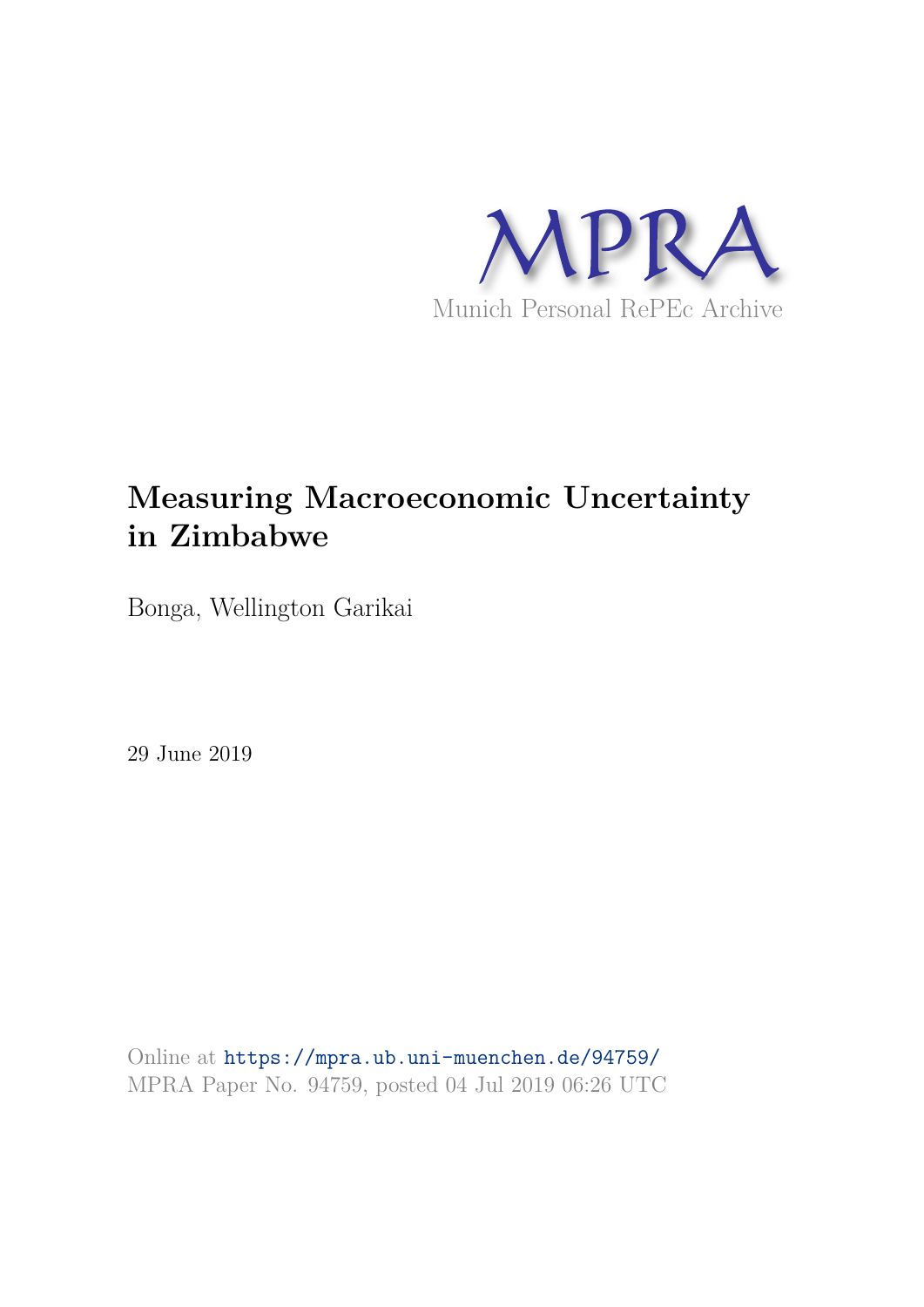## Measuring Macroeconomic Uncertainty in Zimbabwe

Abstract: What matters to economic decision-making is whether the economy has become more or less predictable. People and businesses use information around them to form judgements about what might happen in the future. The rise in uncertainty might be associated with increased concern about extreme events, skewed towards worries about bad or disastrous events. The study seeks to measure macroeconomic uncertainty in Zimbabwe, using stock market indices - industrial index and mining index - for the period 2010M1 to 2019M3. Prevalence of macroeconomic uncertainty has been traced from the stock market index trend and stock market returns volatility. The squared residuals of the GARCH(1,1) regression model proxied macroeconomic uncertainty levels. The prevalence of significant macroeconomic uncertainty has been observed, with some periods highly uncertain. The study linked periods of uncertainty to some known political, social and economic events to derive meaning. The study found that some political, social and economic events have a contributing effect on the level of macroeconomic uncertainty. Good events and policies are accompanied by low levels of uncertainty while bad events and controversial policies match with high levels of uncertainty. The study recommends that to create a good economic climate, to attract investment and boost confidence in the economy, policymakers should dwell on reducing macroeconomic uncertainty. Reducing macroeconomic uncertainty require policy consistency, policy consultations, less frequent policy changes, avoiding numerous policies, avoiding policy reversals, among other measures. The observed macroeconomic uncertainty affects proper economic decision-making and is not conducive for high levels of investment for local and international investors; companies may struggle to hire labor, and employees and corporates may delay spending and saving pattern distorted.

Keywords: Economic Development, Employment, Expectations, Expected Volatility, GARCH (1,1), Investment, Investors, Macroeconomic Uncertainty, Savings, Stock Market Indices, Zimbabwe

JEL Codes: B22, B26, C58, D01, D02, D03, D14, D21, D22, D84, D81, E02, E03, E21, E22, E24, E44, E58, E61, F16, F33, F42, F62, G28, G38, H30, L51, N17, N27, O11, O21, O43, O44.

#### 1. Introduction

Zimbabwe, just like any other country that has macroeconomic objectives that require attainment, has a greater need for macroeconomic uncertainty to be evaluated using credible evaluation techniques that applies observable data rather than mere opinions. This current study present a credible measure to determine the level of macroeconomic uncertainty in the country. Uncertainty, in general, is typically defined as the conditional volatility of a disturbance that is unforecastable from the perspective of economic agents (Juradon Ludvigson and Ng, 2015). Heightened uncertainty was believed to be a reason contributing to the weakness in global economic growth in recent years (Wong, Ng and Cheng, 2017). Uncertain times are associated with the growing difficulty of predicting future accurately (Grimme and Stockli, 2018). Different types of uncertainty are likely to affect individuals sectors of the economy differently and also have different degrees of persistence (Haddow and Hare, 2013). The future course of taxes, regulation, monetary policy, and trade policy, among others should be at least clear. Baker, Bloom and Davies (2013), indicated that a rise in policy uncertainty slowed recovery from the recession by causing businesses and households to cutback or postpone investment, hiring and consumption. Harin (2006), also highlighted that future events may be considered as, at least partially, uncertain, and this uncertainty or partial uncertainty may be invisible, imperceptible.

Economic policy uncertainty can create negative externalities for the economy, as it is negatively correlated with the business cycle, and it has the potential to intensify the impact of recessions and to contribute to the build-up of risks during good times (Kaya, 2018). Krol (2018) indicated that there might be value in waiting until the uncertainty is reduced. There also exist spillover of uncertainty across economies. If domestic uncertainty does increase, then international uncertainty feedbacks are likely to prolong the adverse effects on the domestic economy (Christou et. al, 2019). With crucial measures by policymakers and central banks during and after the financial crisis, economic policies are under ever-growing scrutiny. A challenge in empirically examining the behavior of uncertainty, and its relation to macroeconomic activity, is that no objective measure of uncertainty exists (Jurado et al., 2015). As a result, a better understanding and a reliable estimation of economic policy uncertainty has become particularly relevant in recent years (Kaya, 2018).

The study seeks to evaluate how users of Zimbabwe policies respond or react to policy announcements. The users include investors, business world, employees, and the country citizens. International community is also included. Crucial events include elections, annual budgets, monetary policy announcements, political events among others that captures various individuals decisions. Events that delay decisions or trigger decisions are crucial. Previous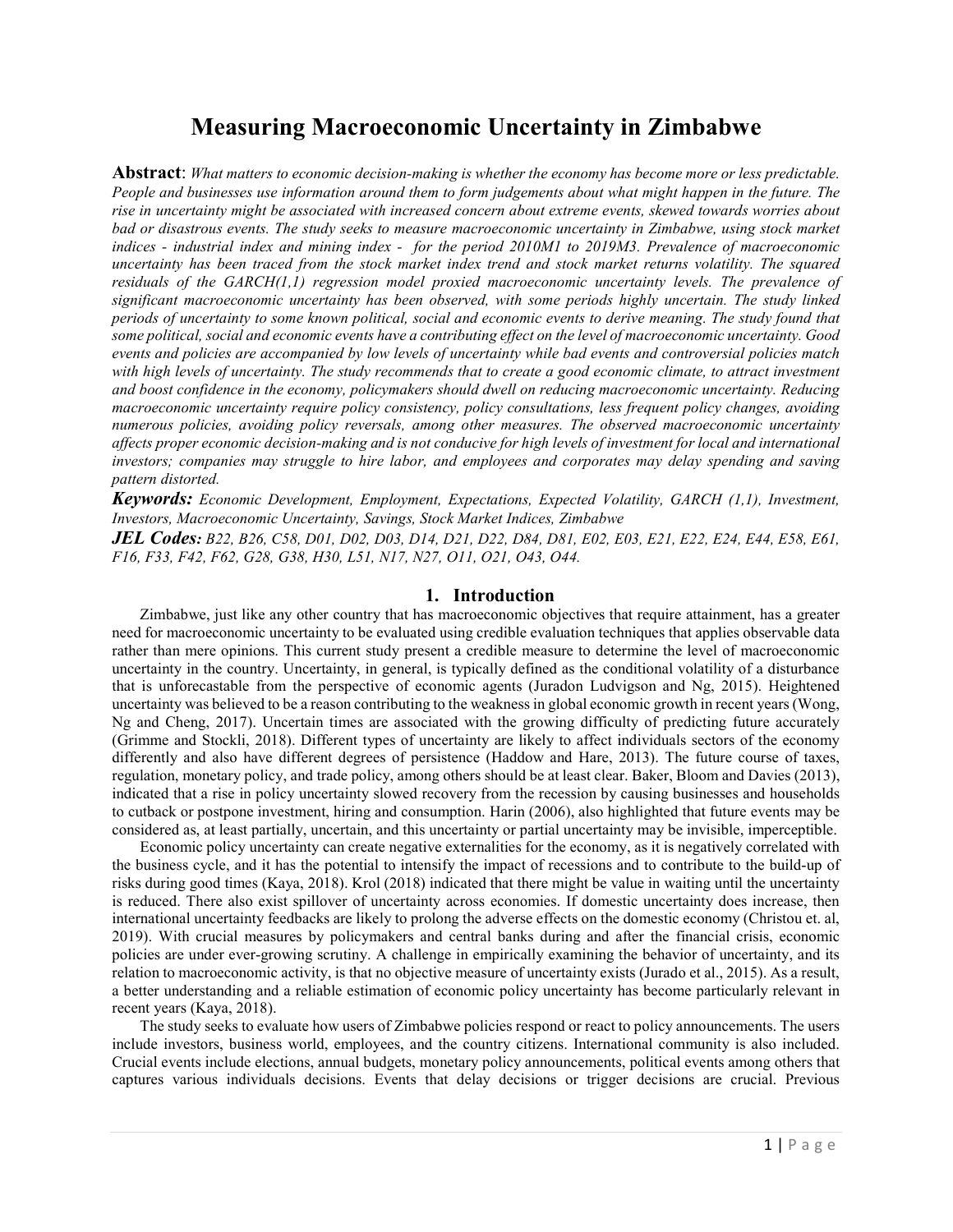experiences are also influential to drive future uncertainty. The study is important for the country to aid important investment decisions to drive the economy.

#### 1.1 Research Problem

Zimbabwe is one economy that has undergone economic crisis for a long period. After a decade of crisis that ended by the formation of Government of national Unity (GNU) in 2009, the economy entered a recovery path, however before the recovery reached significant levels, another crisis emerged. The new crisis have seen the change in leadership from the long serving president to a new president from the same ruling party. The political environment remained tense with the opposition challenging elections results, which were finalised by the Constitutional Court. The economic climate remained unconducive for rational economic decision making, as investment remained low, unemployment rates rising, increased company closures, retrenchments of workers, currency depreciation and the growing of the black market. The happenings in the economy contributed to the depth of the recession and weakened the recovery process from the previous crisis. With all these noted, the study sees it relevant to empirically examine the macroeconomic uncertainty levels in the economy, using a credible methodology, and provide ways if any to correct the economic climate for improved economic growth. If the economic climate becomes less predictable; business become more unsure of business transactions, evaluation of demand for company products among others, and families may also be unsure of their future earnings, building up of buffer stocks among other concerns. Such behavior impacts on the overall economy and spill to international relations of the country and hence retards growth. It is hence necessary to evaluate the level of unpredictability that the economy poses to its citizens and international community for proper policies and solutions to be made. Uncertainty affects both the supply side and the demand side. It is crucial to understand these effects in order to determine the appropriate policy response.

#### 1.2 Research Questions

- What is the level of macroeconomic uncertainty in Zimbabwe?
- How do political, social and economic events relate to macroeconomic uncertainty in Zimbabwe?
- What measures can be adopted to reduce macroeconomic uncertainty in Zimbabwe?
- What effects does macroeconomic uncertainty have to the economy?

#### 1.3 Organisation of the Study

To attain study objectives, the study is organized in seven sections.

### 2. A Glimpse on Policy Formulation and Macroeconomic Uncertainty in Zimbabwe

Various governments undertake economic plans but surprisingly, some plans are not followed or something that is not on the plan happens or there is failure to follow the plan (Bonga, 2014). Zimbabwe, like any other country in the world do undertake policies to determine the development path of the nation, and to correct any deviations from the desired outcomes. A country's economic or social development depend heavily on the various policies being adopted in the economy (Bonga, 2014). Not every economic or social policy is guaranteed to succeed, hence evaluations are necessary and deviations should be acceptable. Policy success requires a lot of ingredients including policy support, policy evaluation before gazette, and policy consultations, among others. The policy formulation and implementation in Zimbabwe is guided by the Constitution of Zimbabwe particularly sections 299 and 301; Section 317 giving the Reserve Bank of Zimbabwe the mandate to protect the country's currency in the interest of balanced and sustainable economic growth (Chigumira, Chipumho, Chiwunze, 2018). Economic policies are typically implemented and administered by the government (Bonga, 2014). Policies dialogues are usually in place for many nations, and they include various economic players, and civil society groups. Country leadership usually take the central determining role for many policies.

Economic policy formulation and implementation is directly related to macroeconomic uncertainty level for future events in the eyes of both local and international investors, institutions, and general populace at large. Frequently changing policies and their inconsistent application, often based on political or personal grounds, creates additional challenges for planning and operating businesses in Zimbabwe (Export.gov, 2017). The public's expectations of future happenings in the economy are crucial in policy formulation (Bonga, 2016). One of the key challenges in Zimbabwe is the partial implementation of government policies and programmes (Chigumira et. al, 2018); hence poor implementation record. If such is the case, many designed future policies (with any good they might carry) may not receive full support and hence unsupported policies are linked to failure. Other issues observed in Zimbabwe, include lagging behind in terms of implementation, lack of policy consistency and co-ordination; lack of stakeholder buy in government programs and inadequate provision of funding to finance the government policies and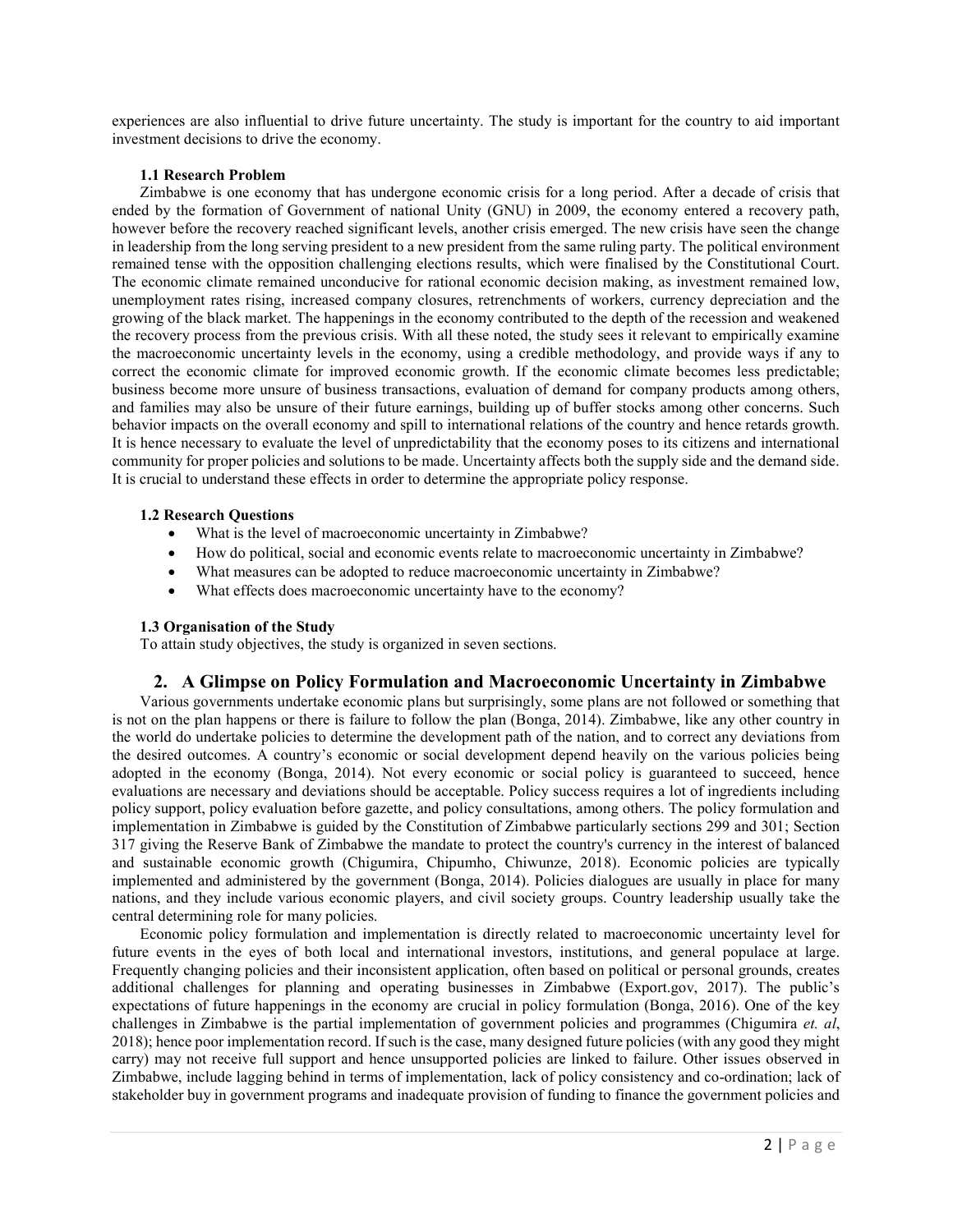program among others. Lack of policy consistency upset efforts toward economic reforms and recovery (World Bank, 2014). Chigumira et. al. (2018), indicated with concern that the policy formulation and implementation processes have been identified not to be fully inclusive in terms participatory and taking into account the views and opinions of the various stakeholders. Bonga (2014), indicated that a well drafted economic policy, should be easily adopted, wellfunded, and accurately implemented through proper communication between sectors of the economy and economic players. The likely responsiveness of the public and business whenever a policy is announced determine policy success (Bonga, 2016), and worth to note is that the behavior of stakeholders on policy announcement depend on the level of uncertainty prevailing in the economy.

#### 3. Empirical Literature Review

Grimme and Stockli (2018), in their study, presented a new measure of macroeconomic uncertainty in Germany, based on the method by Jurado et al. (2015). The study showed that there was a strong increase in uncertainty during the 2008 financial crisis. In contrast to alternative measures, the study found a declining trend during the Eurozone crisis. Their study demonstrated that macroeconomic uncertainty may explain part of the volatility in German investment activity. The measure extends the number of uncertainty measures that were available for Germany.

Krol (2018) examined the impact of uncertainty about economic policy on US exports, imports, and direct foreign investment inflows. The study found that uncertainty over domestic and international economic policy adversely affects the international flow of goods, services, and investment. Also, when sunk costs are associated with acting, uncertainty about expected profits leads entrepreneurs to wait rather than act, reducing commerce domestically and internationally. The study opined that international organizations such as the WTO and agreements such as the North American Free Trade Agreement reduce policy uncertainty, and the resulting positive effect on international commerce raises living standards in the United States and abroad.

Andrea, Todd and Massimiliano (2017), undertook a study measuring uncertainty and its impact on the U.S economy. The authors proposed a new model for measuring uncertainty and its effects on the economy, based on a large VAR model with stochastic volatility driven by common factors representing macroeconomic and financial uncertainty. The uncertainty measures reflected changes in the conditional mean and the volatility of the variables, with their impact on the economy assessed within the same framework. Estimates with U.S. data show substantial commonality in uncertainty, with sizable effects of uncertainty on key macroeconomic and financial variables. However, historical decompositions show a limited role of uncertainty shocks in macroeconomic fluctuations.

Moore (2016), constructed a monthly index of economic uncertainty for Australia. the study observed that economic uncertainty rose to historically high levels during the global financial crisis and remained elevated until late 2013, and recently, it has been a bit below its long-term average. The conclusion was that index is higher around recessions, elections, monetary policy surprises and some major geopolitical events;, and tends to increase faster than it decreases; and is driven by both domestic and foreign factors. Uncertainty reduces investment and employment growth. Similarly, uncertainty raises the household saving ratio and reduces consumption growth for durable goods, consistent with the 'precautionary savings' channel of uncertainty. The study results suggested that economic uncertainty can be an important independent driver of economic outcomes.

Baker, Bloom and Davis (2013), in their study, assessed the view by many commentators who argued that uncertainty about fiscal, monetary and regulatory policy slowed recovery from the 2007-2009 recession. In their assessment, the study developed a new index of economic policy uncertainty (EPU) that draws on the frequency of newspaper references to policy uncertainty and other indicators. The index spiked near tight presidential elections, after the Gulf wars, 9/11 attack and Lehman Brothers bankruptcy, and during the 2011 debt ceiling debate. Using micro data, the study investigated the effects of EPU on investment and hiring, finding negative effects for firms heavily exposed to government contracts.

From the reviewed literature, various indices have been employed for various countries, with comparisons done for some cases. For compared indices, they seem to perform almost in a similar way, giving almost similar derivations. There is, however, a battle of which indicator is most accurate.

#### 4. Uncertainty Indicators

Uncertainty is a latent variable, and hence one requires ways to measure it (Christou et. al, 2019). There are various uncertainty indicators developed to measure macroeconomic uncertainty. To date, different measures have been proposed to proxy uncertainty in macroeconomic indicators and financial markets (Kaya, 2018). The commonly used indicators are the VDAX, FDISP and EPU.

VDAX, is a measure of expected volatility of the DAX stock market index. The VDAX represents stock market indices for any country that has an existing stock exchange. The use of stock market indices as a proxy for uncertainty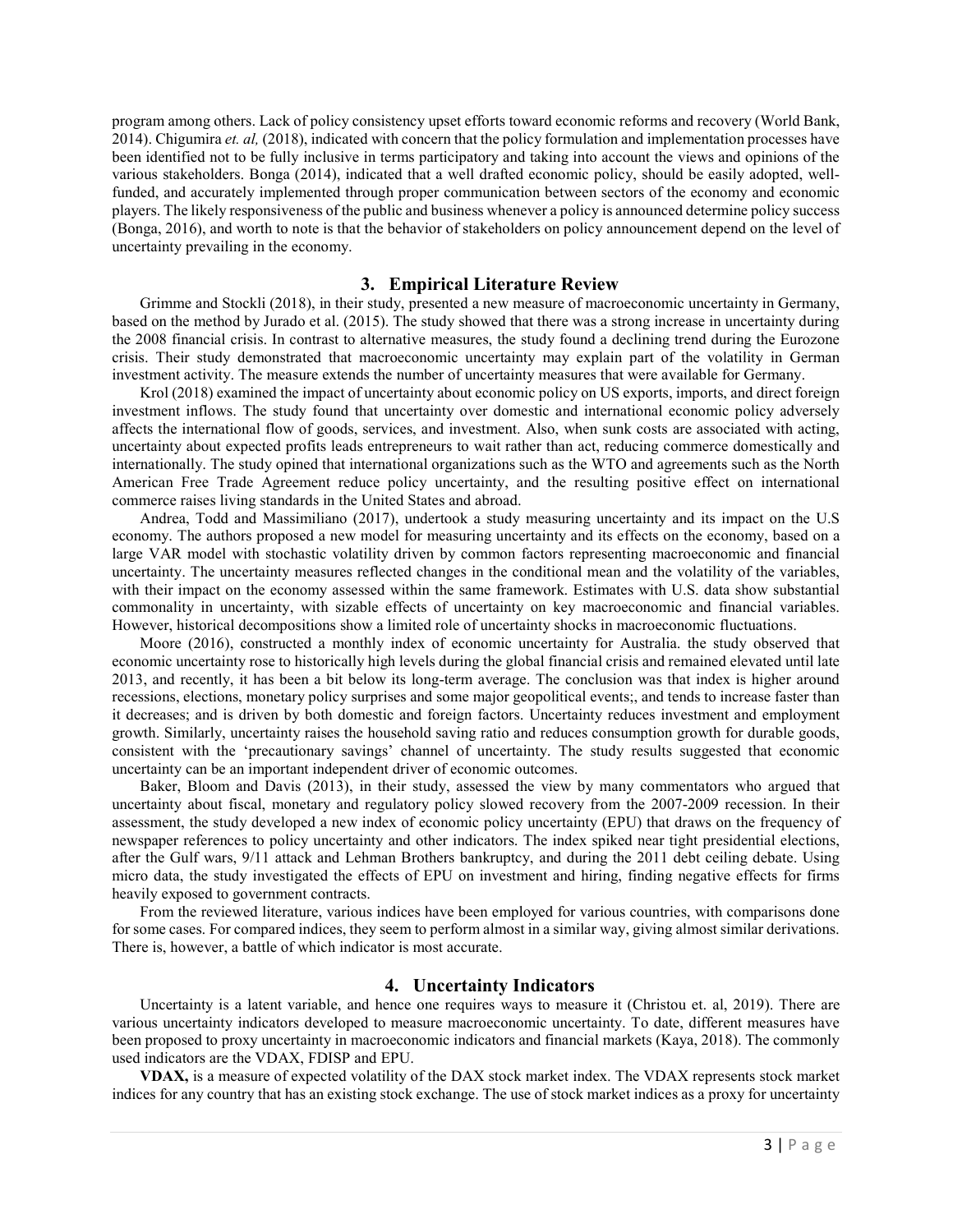was popularized by Bloom (2009). The VDAX is calculated on the basis of traded options on the DAX, where option prices are used to infer expected volatility. An increase in the VDAX indicates that the market expects the DAY to be more volatile. Data availability for most countries makes stock market indices a viable choice of proxy for uncertainty. The main benefit of this measure of stock volatility is that it provides a very long time series (Moore, 2016). It is worth noting that proxies based on stock market volatility do not remove the 'forecastable component' of the time series – this suggests that some of the variation in stock market volatility is, in fact, forecastable, and we erroneously attribute this variation to increases in uncertainty (Grimme and Stockli, 2018). Higher uncertainty in the financial market may not have an impact on the real economy - especially where many firms are not publicly listed.however, Kaya (2018), indicated the strength of stock market proxies, narrating that, market participants may take a wait-and-see approach during episodes of elevated economic policy uncertainty, which may affect asset prices, market liquidity, etc. Hence, it is therefore reasonable to look at the transmission from all-time high policy uncertainty to financial markets.

FDISP, is a measure of firm-level uncertainty. The measure was proposed by Bachmann et al. (2013). The measure uses micro data from the business confidence survey. Firm level uncertainty is identified as the cross-sectional variation of individual survey participants' responses to a question on expected domestic production. The higher the dispersion of expected production, the higher is uncertainty. The measure implies that uncertainty is associated with heterogeneous expectations - this link does not necessarily always hold (Grimme and Stockli, 2018). The advantage of this indicator is that it is generated from survey data and is therefore based on the expectations of real decisionmakers.

EPU, a measure of economic policy uncertainty. The measure was proposed by Baker et al. (2016). EPU measures the frequency of articles in daily newspapers in which keywords related to economic uncertainty are used. The index increases when there are more reports on economic policy uncertainty. EPU index critique is whether the choice of newspapers, which are used to construct the index, is representative for the media market under review. It is also unclear whether the index, with its focus on media coverage, has an impact on firm activity; firms are mostly concerned with policy measures that have a direct effect on their activity (Grimme and Stockli, 2018).

The study will use stock market indices measure due to data availability in the country. The other measures are yet to be constructed for the country. The measure will however help the study to meet its objectives. Stock market indices reflects the responses of investors to various happenings in the economy. Investors work in the best interest of their wealth. Investors seeks to maximize profits, and using market information, they choose when to invest, investment amount, investment period among others. In general, every economic would want to make economic decisions using every information available for the present and future. Bonga (2015), indicated that what is of crucial importance for an investor is to rely on an analysis rather than making a blind investment, which will turn the objective of saving funds or the need to increase value and wealth.

#### 5. Research Methodology

The study used the stock market indices to proxy uncertainty. Zimbabwe Stock exchange has three indices running; Industrial index, Mining index and All-Share index. The All-Share index is relatively new, and came into operation in January 2018. The study will use the two old indices with more data points in the analysis, namely industrial index and mining index. The indices are for the companies registered on the Zimbabwe Stock Exchange, hence the indices are not exhaustive of all firms in the economy. The number of listing is currently 64, mixing various sectors of the economy. Kaya (2018), supported the fact that financial markets uncertainty and economic policy uncertainty usually co-move closely. Data used in the study was obtained from the Zimbabwe Stock Exchange publications, Reserve Bank of Zimbabwe publications and ZimStats publications: the legal data compilation institutes.

The trend of the stock market index will be observed to check the general movement of prices in the economy. This will provide a glimpse of how predictable the future is. The trend aid in the forecast of future prices and the level of stability in the economy. Data will be in levels, with no adjustments from published statistics. However, the trend alone is not enough.

Stock market returns will be used in the study. Returns for the two indices will be calculated using the formula;

$$
INDEXURN_t = \log(IND_t / IND_{t-1})
$$
 --- --- (1)  
\n
$$
MINRETURN_t = \log(MIN_t / MIN_{t-1})
$$
 --- --- (2)

, where INDRETURN - Industry index return,  $MINRETURN$  - mining index return,  $IND$  - industry

index,  $MIN$  - mining index,  $t$  - time and  $\log$  - is the logarithm.

Volatility of returns will be used for better information regarding macroeconomic uncertainty. A graphical analysis will be done using the volatility of the returns for the 2 stock market indices. The volatility will give a glimpse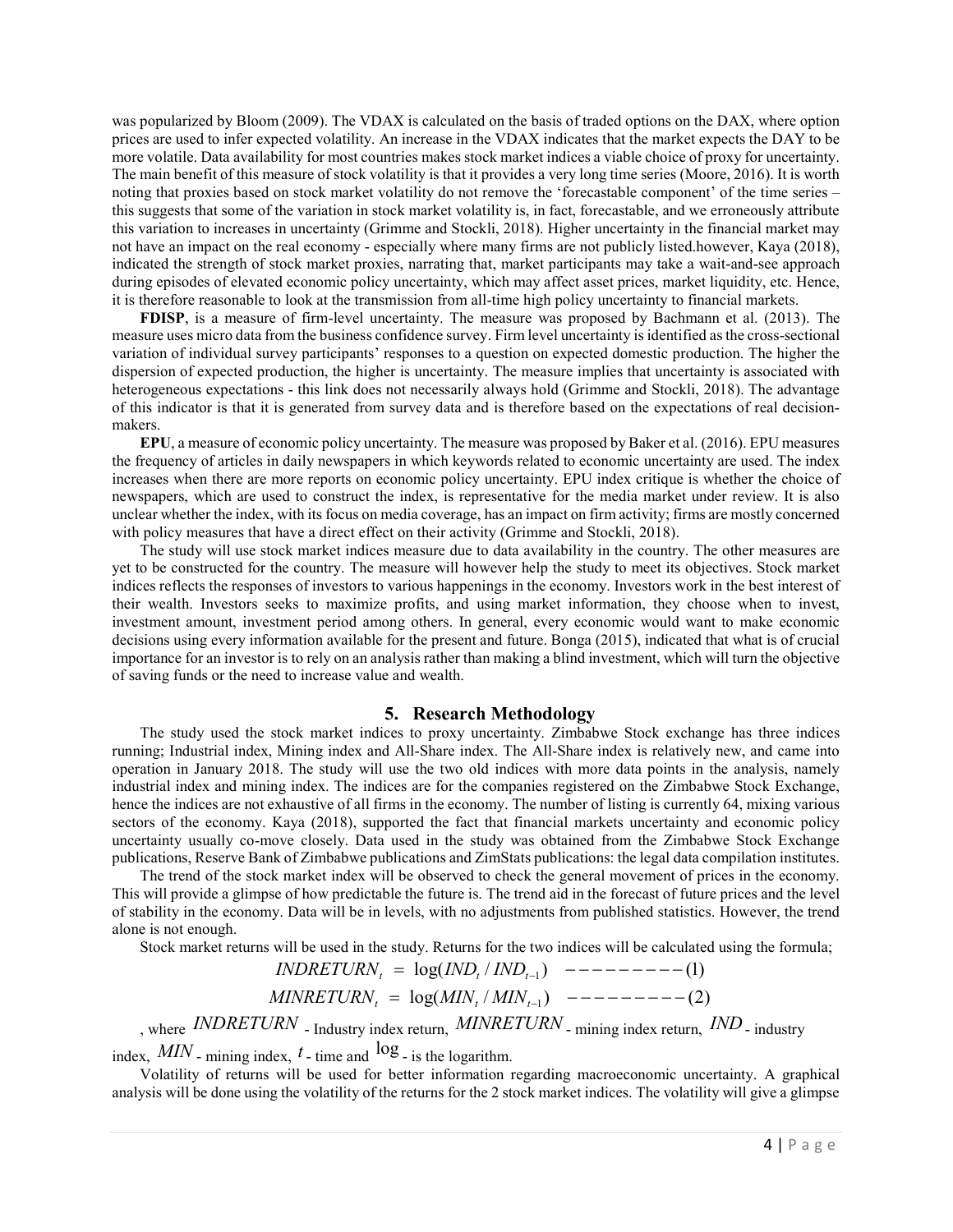of macroeconomic uncertainty. To advance the analysis the study will model the returns, both positives and negatives to proxy uncertainty.

Macroeconomic uncertainty will be measured using the following formula;

$$
UNCERTAINTYINDt = (INDRETURNt)2 --- --- (3)
$$
  

$$
UNCERTAINTYMINt = (MINRETURNt)2 --- --- (4)
$$

where UNCERTAINTYIND - is uncertainty as measured by the industry index return and UNCERTAINTYMIN - is uncertainty as measured by mining index return.

Equation (3) and (4) implies that macroeconomic uncertainty is proxied by squaring the calculated returns from the two indices. Squaring implies that only positive values will be dealt with.

Alternatively the study will estimate the GARCH (1,1) model for each return. Store the residuals of the estimated equations, and squaring the residuals. The squared residuals will be the proxy for macroeconomic uncertainty. The two approaches leads to same magnitudes of macroeconomic uncertainty. The GARCH (1,1) model is derived from the following equations;

$$
y_{t} = \mu + \varepsilon_{0t} \quad (5)
$$
\n
$$
\sigma_{t}^{2} = \omega + \alpha \varepsilon_{t-1}^{2} + \beta \sigma_{t-1}^{2} - (6)
$$

Equation (5) is the mean equation, and equation (6) is the variance equation. Equation (6) is the GARCH  $(1,1)$ specification, and the residual from the estimated model will be used to approximate macroeconomic uncertainty through squaring.

To gather more information from the measure of macroeconomic uncertainty above, the study will match the levels of uncertainty observed for the period with some known political, social and economic events obtained in the economy during the period under study. The important dates will be traced to check how they are linked to level of uncertainty observed.



The All Share Index was introduced in January 2018, while the Mining index and the Industrial index have been in place for the entire period. The industrial index trend has been above the mining index from 2011M7 to the end period. According to the shown trends of the indices, they almost show the same pattern, indicating almost the same information. However, it is also crucial to indicate that there are noticeable minor difference for the indices that might require exploration. From the shown trends 2010M8 to 2016M10 the indices have shown fluctuations around the same magnitude, and there was a sharp increase until 2017M11, with a significant decline till around 2018M4, and the increase persisted till 2018M11 reaching a peak, and finally a slight decline till end period 2019M3. The trend patterns reflects the responses by investors to macroeconomic happenings. The prices have significantly risen from period 2017M11 to end period, indicating a changing environment and investor perceptions to the economy.

Before analyzing volatility of returns, stationarity tests for the return series for both mining index and industrial index was performed. Using non-stationary time series data in financial models produces unreliable and spurious

#### 6. Data Analysis

The trend of the three stock market indices is shown below;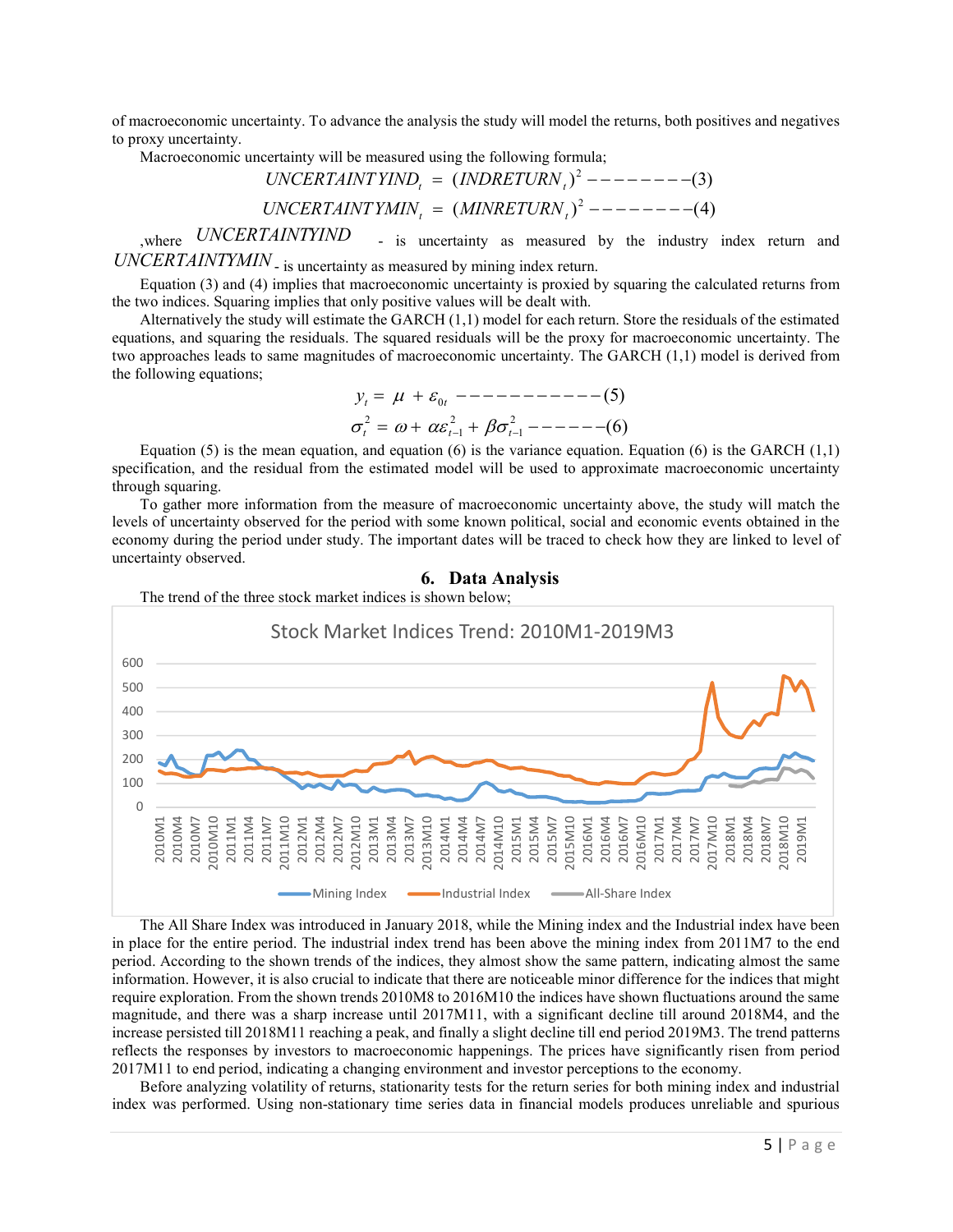results and leads to poor understanding and forecasting. The stationarity test results using Augmented Dickey-Fuller test are presented below;

| Null Hypothesis: INDRETURN has a unit root<br>Exogenous: Constant<br>Lag Length: 0 (Automatic - based on SIC, maxlag=12) |              |             |                                                                             | Null Hypothesis: MINRETURN has a unit root<br>Exogenous: Constant<br>Lag Length: 0 (Automatic - based on SIC, maxlag=12) |           |             |        |
|--------------------------------------------------------------------------------------------------------------------------|--------------|-------------|-----------------------------------------------------------------------------|--------------------------------------------------------------------------------------------------------------------------|-----------|-------------|--------|
|                                                                                                                          |              | t-Statistic | Prob.*                                                                      |                                                                                                                          |           | t-Statistic | Prob.* |
| Augmented Dickey-Fuller test statistic -8.245995<br>0.0000<br>Test critical                                              |              |             | Augmented Dickey-Fuller test statistic -9.031810<br>0.0000<br>Test critical |                                                                                                                          |           |             |        |
| values:                                                                                                                  | 1% level     | $-3.491345$ |                                                                             | values:                                                                                                                  | 1% level  | -3.491345   |        |
|                                                                                                                          | 5% level     | $-2.888157$ |                                                                             |                                                                                                                          | 5% level  | $-2.888157$ |        |
|                                                                                                                          | $10\%$ level | $-2.581041$ |                                                                             |                                                                                                                          | 10% level | $-2.581041$ |        |

The above results shows that both the mining index return series and the industrial index return series are stationary. The ADF statistic is less than the critical value at 1% level  $(-8.246 \& -9.032 \& -3.491)$ , indicating stationarity of the series. Given that the series are stationary, no data transformation to attain stationarity is required; the study will proceed with the analysis.

The volatility of returns give a clear picture of the investment returns, relating to bad news and good news in the economy. Investors act according to the news prevailing in the market and to policies put in place in the economy to make investment decisions. Bonga (2015) noted that an investor may use fundamental analysis or technical analysis or both in making investment decisions and this defines the investor's risk appetite. Such information is revealed by volatility of returns, indicating how economic agents have reacted to the news and events announcements from policy makers. The graph below shows how economic agents have reacted to the happenings in the economy over the period.



Volatility of Stock Market Returns

The above graph show the volatility of both the mining and industrial returns. The mining returns are more volatile than the industrial returns. For both trends there are both positives and negatives shocks shown. Some periods are associated with an exceptionally high level of uncertainty. The volatility is linked to uncertainty in the economy, and hence determines the impact of both good and bad news prevailing during that time. The volatility trends for both returns reveal almost similar behavior, however with the mining returns more responsive to news in the economy. This shows that the mining sector is more responsive to policies and events announcements in the economy.

Measuring the level of macroeconomic uncertainty in the economy is critical. The expected stock market volatility is a proxy. Macroeconomic uncertainty is calculated by squaring returns of the mining and industrial indices. Alternatively the measure of macroeconomic uncertainty is obtained by squared residuals of the GARCH (1,1) model of the mining returns and industrial returns equations.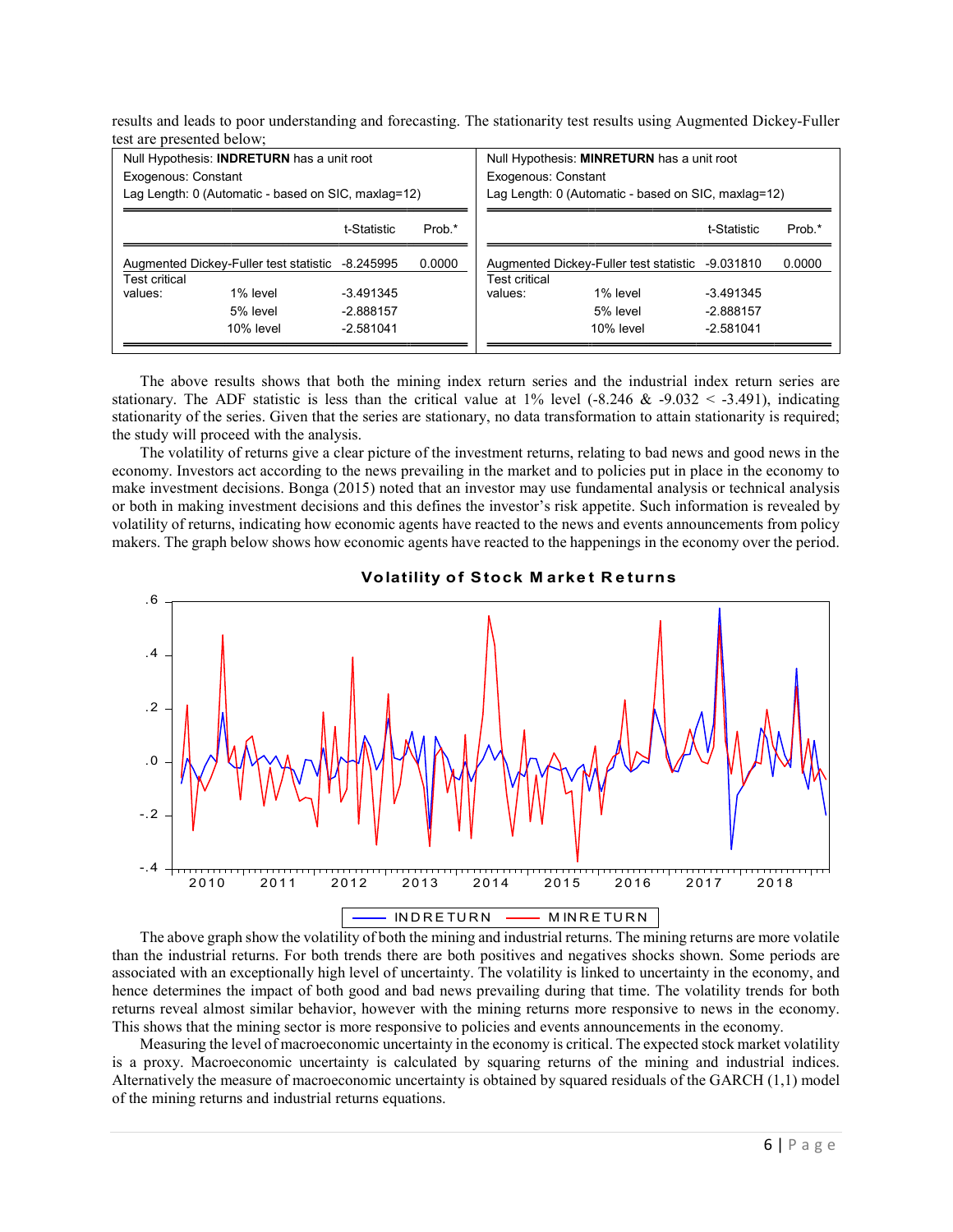

The graph above shows levels of macroeconomic uncertainty as measured by derivations from both the mining index returns and industrial index returns. Macroeconomic uncertainty is significant as shown by spikes above the zero line, and hence prevails. Some periods are characterized by exceptionally high levels of uncertainty more than other periods. The mining index shows more uncertainty than the industrial index, with some periods converging to same levels of uncertainty. The significance of fluctuating macroeconomic uncertainty over the entire period is a sign of instability in the economy. Predicting the macroeconomic environment is a challenge to both local and international investors, and entirely all economic agents depending on their risk appetite. Evidence of the effect of uncertainty can be seen in the spending patterns, investment decisions, asset prices and policy choices (Haddow and Hare, 2013). There is greater need to check on the events that have resulted in high levels of uncertainty in the economy.

Major economic and political events in the economy have been traced and an effort to link with macroeconomic uncertainty made. As supported by Haddow and Hare (2013), to understand how changes in uncertainty affect the economy, it is important to recognize their source. Figure below shows the chronology of political, social and economic events linked to levels of macroeconomic uncertainty.



M acroeconomic Uncertainty in Zimbabwe: Political & Economic Events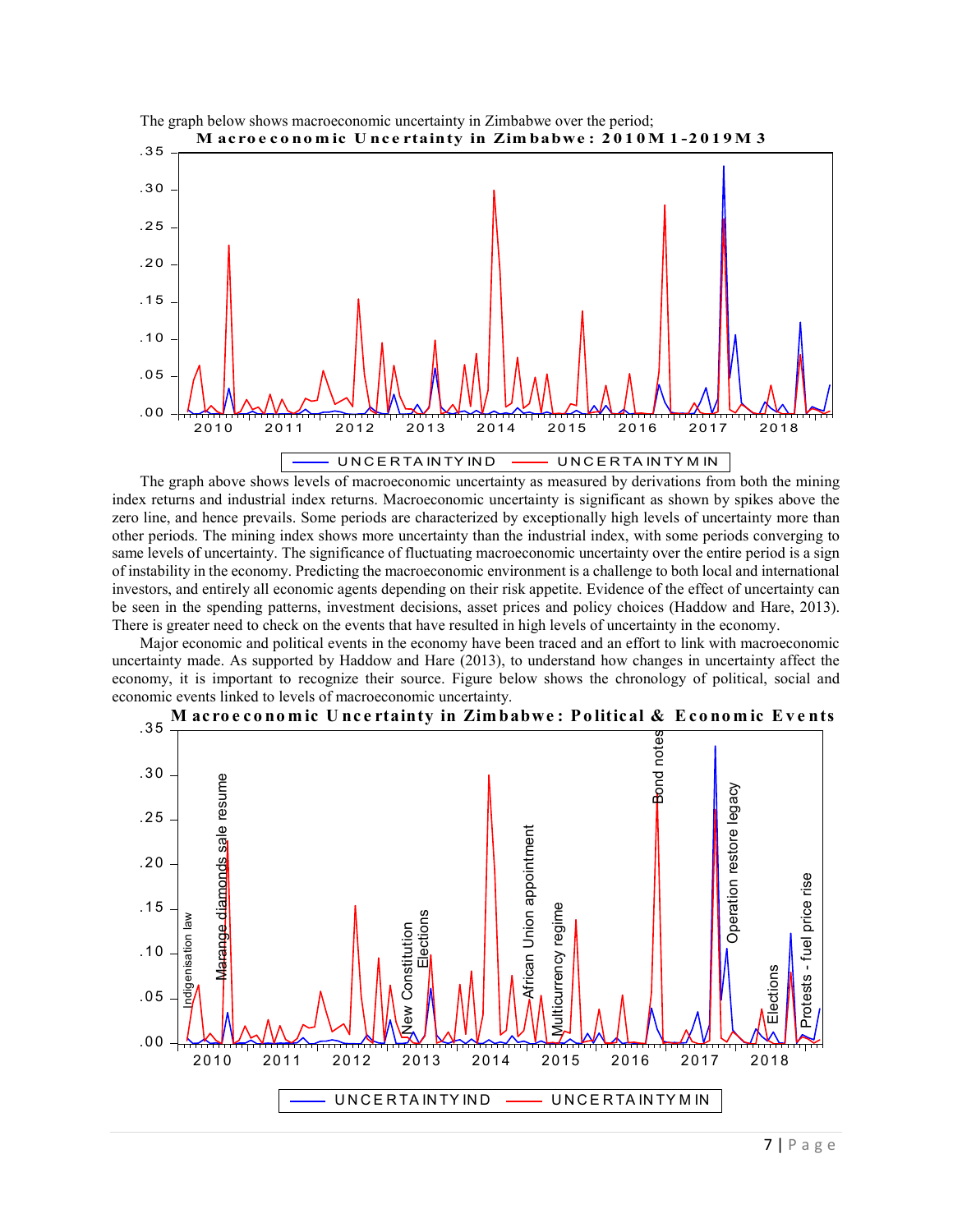The above graph shows macroeconomic uncertainty in Zimbabwe together with major and known political and economic events over the period. Worth to note is that, while there is an assumption that the mentioned events are linked to levels of macroeconomic uncertainty in the economy, there exist other contributory policies and events omitted, whose impact remains significant. As shown above, periods after elections in the economy have led to increased macroeconomic uncertainty. The two elections results were disputed, with the 2018 elections finalised with the Constitutional Court. The indigenization law that required 51% ownership of companies by indigenous citizens and the introduction of Bond Notes in 2016 by the Reserve Bank to beef up cash shortages was associated with increased macroeconomic uncertainty. The passing on of the new constitution in 2013, adoption of multicurrency in 2015, operation restore legacy in 2017 led to decreased uncertainty. Macroeconomic uncertainty increased after the public protests on fuel price that doubled, adding an additional cost of living. As noted by Haddow and Hare (2013), different types of uncertainty are likely to affect individual sectors of the economy differently and also have different degrees of persistence.

#### 7. Conclusion and Policy Recommendations

Macroeconomic uncertainty measurement is critical for every economy to assess the operating environment for investment policy. There are no direct measures of uncertainty. Given the difficulty of providing direct measures, economists are forced to approximate the true level of uncertainties (Sheen and Wang, 2016). The study managed to measure macroeconomic uncertainty in Zimbabwe using stock market indices – industrial index and mining index. Macroeconomic uncertainty was proxied using the squared residuals of the  $GARCH(1,1)$  models of the returns series for the two indices. It has been observed that macroeconomic uncertainty has been present in the economy for the entire study period, with some periods having high levels of uncertainty. The mining index indicated high levels of uncertainty as compared to the industrial index - with some periods reporting same levels of macroeconomic uncertainty. Known social, economic and political events have been matched with levels of uncertainty to derive meaning. The study observed that favourable events and good policies in the economy have been associated with low levels of uncertainty, while controversial policies and bad events have matched with high levels of uncertainty.

Zimbabwe to attract credible and permanent investment, it should work on a number of issues to reduce the level of macroeconomic uncertainty. Krol (2018), indicated that a solution is for governments to commit to a set of rules that provides businesses with a predictable economic environment, reducing policy uncertainty (Krol, 2018). Government must recognize the importance of the right institutional and political framework for policymaking and work constantly toward improving it, so as to limit the scope for potentially damaging policy mistakes (Bonga, 2014). Complete policies should be put in place that cover every affected individual with fairness and equality. Quasi policies are never encouraged in developing world like Zimbabwe (Bonga, 2014). Economic collapse is not inevitable but if Zimbabwe is to avoid this outcome, the government needs to adopt policies to build international business confidence, support technocratic and entrepreneurial expertise at home as well as reaching out to a sizable and skilled diaspora population, encourage good governance and reduce inequality (Chitiyo and Kibble, 2014).

In conclusion, the level of macroeconomic uncertainty observed by the study posit an investment threat to the economy, and policies should be put in place to try and correct the macroeconomic environment. The climate is not that attractive in the eyes of the investors. Businesses are holding their efforts in business as the future is not certain. The economy should be decorated to attract investment, and boost confidence of the indigenous citizens. With increased uncertainty, households may save more by building buffer stock, and this decrease current consumption levels. It is crucial to understand these effects in order to determine the appropriate monetary policy response. Various measures may be put in place, and may include; resolving political issues by enabling free and fair elections, currency reforms to be implemented after stakeholder consultations, avoiding past mistakes in policy formulation and implementation, increasing commitment levels in policy implementation, credibility of policymakers to be corrected to enhance public support, among others. With these measures to correct uncertainty levels, economic agents will be able to plan and forecast ahead for their investments and other economic decisions. The economy becomes more attractive for long-term investment for an average risk taker, who is the majority. Otherwise, only few high risk takers will be in place as investors with no significant contribution to the macroeconomic objectives of the nation. Strong institutions are necessary for good investment climate, and corruption by government officials addressed.

#### References

- [1]. Bachmann, R., S. Elstner and E.R. Sims (2013), "Uncertainty and Economic Activity: Evidence from Business Survey", American Economic Journal: Macroeconomics 5, 217–249.
- [2]. Baker, S.R, Bloom, N. and Davis, S.J. (2013). Measuring Economic Policy Uncertainty. The Centre for Economic Performance, Economic and Social Research Council, London.